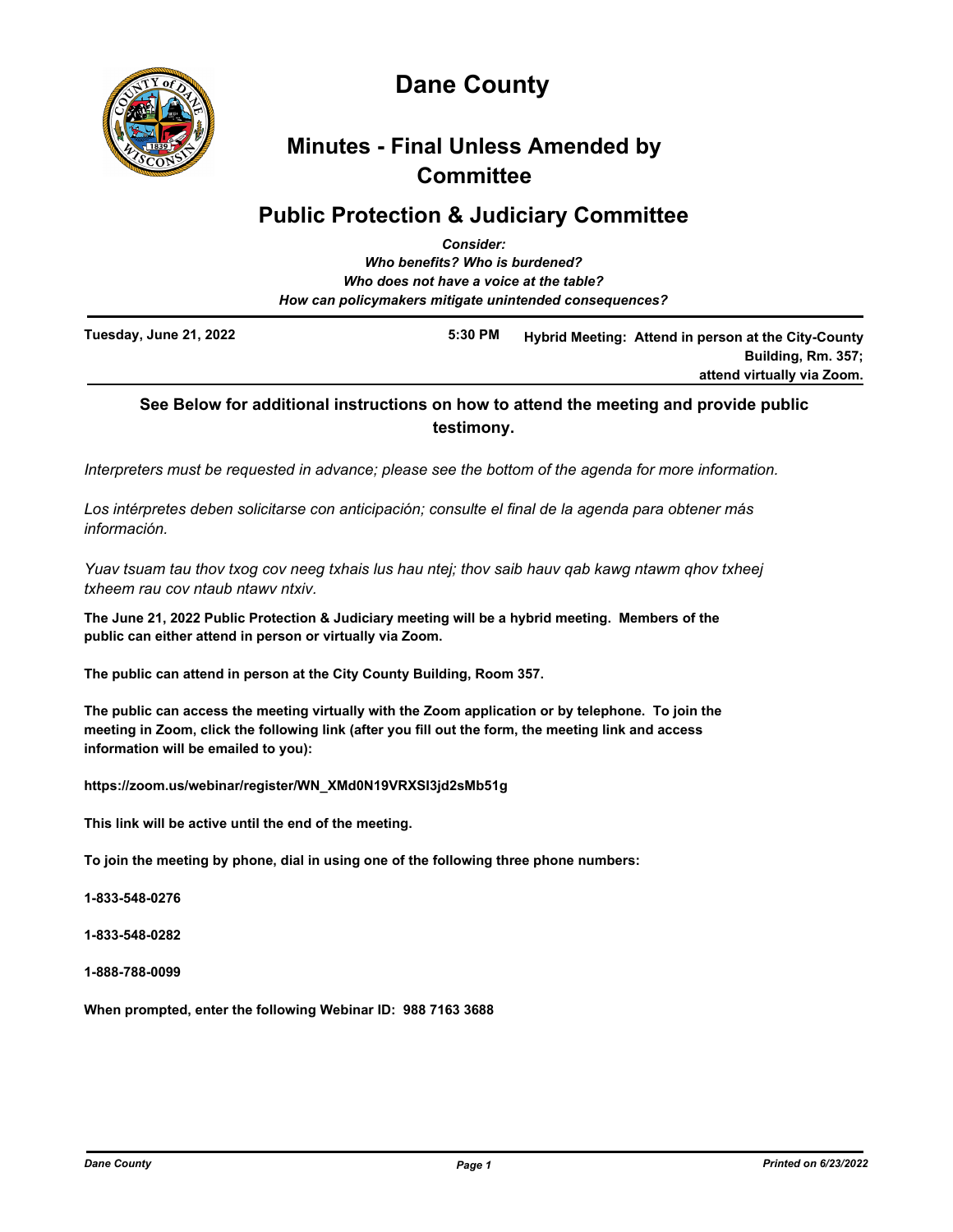**PROCESS TO PROVIDE PUBLIC COMMENT:**

**IN PERSON: Any member of the public wishing to speak on/support/oppose an agenda item can register in person at the meeting using paper registration forms. IT IS HIGHLY ENCOURAGED TO REGISTER VIA THE ZOOM LINK ABOVE EVEN IF YOU PLAN ON ATTENDING IN PERSON.**

**In person registrations to provide public comment will be accepted throughout the meeting.**

**VIRTUAL: Any members of the public wishing to register to speak on/support/oppose an agenda item MUST REGISTER USING THE LINK ABOVE (even if you plan to attend using your phone).**

**Virtual registrations to provide public comment will be accepted until 30 minutes prior to the beginning of the meeting.**

**In order to testify (provide public comment) virtually, you must be in attendance at the meeting via Zoom or phone. You will then either be unmuted or promoted to a panelist and provided time to speak to the body.**

**If you want to submit a written comment for this meeting or send handouts for board members, please send them to: stavn@countyofdane.com**

### **A. Call To Order**

*Meeting called to order at 5:32 p.m.*

*Supervisors appearing virtually: Supervisor Eicher and Supervisor Rose.*

*Others present: Judge V. Bailey-Rihn, A. Brown, C. Clark-Bernhardt, C. Esqueda, J. Foley, I. Ozanne, C. Pabellon and S. Stavn.*

- Present: 6 RICHELLE ANDRAE, JEFF WEIGAND, ANALIESE EICHER, ANTHONY GRAY, APRIL KIGEYA and RICK ROSE
- **Excused:** 1 DANA PELLEBON

# **B. Consideration of Minutes**

- **1.** 2022 PP&J MINUTES OF JUNE 7, 2022
	- [MIN-105](http://dane.legistar.com/gateway.aspx?m=l&id=/matter.aspx?key=23055)

### [2022 MIN-105 06-07-2022](http://dane.legistar.com/gateway.aspx?M=F&ID=48770f22-19a6-4134-9142-e86ee4241d4c.pdf) *Attachments:*

[Corp Counsel Review of PPJ & CJC Committee Ordinance 06-07-2022](http://dane.legistar.com/gateway.aspx?M=F&ID=ffdd5ec9-dcd8-4614-bce4-e6899980988d.pdf) [CJC Lesson 06-07-2022](http://dane.legistar.com/gateway.aspx?M=F&ID=ef635ee8-d0c6-4268-bb9f-faecff8f063e.pdf) [06-07-2022 PP&J Registrations](http://dane.legistar.com/gateway.aspx?M=F&ID=21c3412c-be75-4ff6-89eb-466b62afd823.pdf) [06-06-2022 Registration Email from Dan Fitch](http://dane.legistar.com/gateway.aspx?M=F&ID=6e5be6d4-a572-4d83-949f-00eff3c33f37.pdf)

**A motion was made by KIGEYA, seconded by GRAY, that the Minutes be approved. The motion carried by a voice vote. 5-0 (Eicher Abstains)**

### **C. Referrals (Resolutions & Ordinance Amendments)**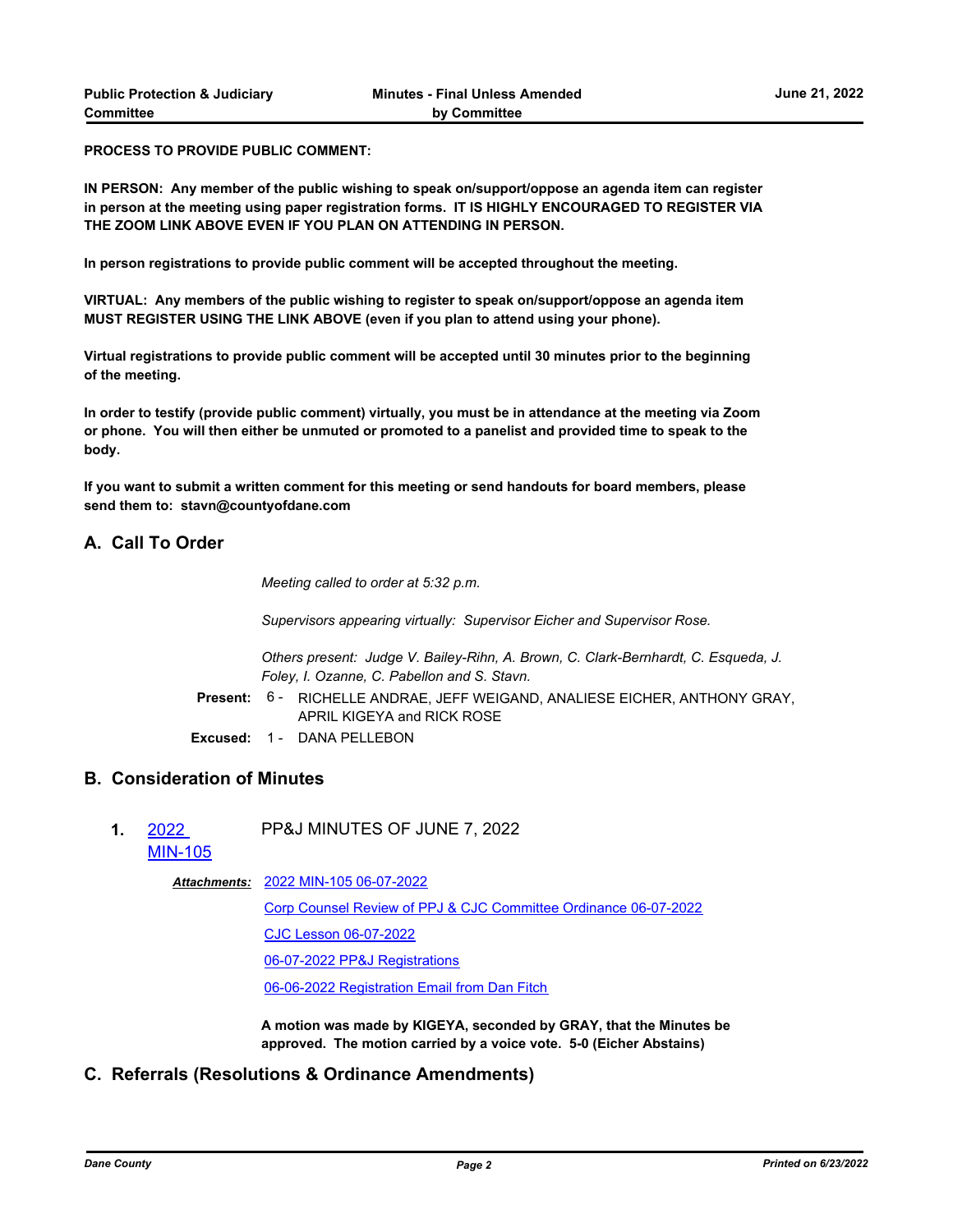#### **1.** 2022 [RES-029](http://dane.legistar.com/gateway.aspx?m=l&id=/matter.aspx?key=22848) AUTHORIZING AN EXTENSION OF THE LTE HOURS IN THE DANE COUNTY DISTRICT ATTORNEYS OFFICE VICTIM WITNESS UNIT

*Sponsors:* PELLEBON, KIGEYA, RATCLIFF and ROSE

### [2022 RES-029](http://dane.legistar.com/gateway.aspx?M=F&ID=e494d09a-fff1-4386-a218-72dffc9886f8.pdf) *Attachments:*

[2022 RES-029 FISCAL NOTE](http://dane.legistar.com/gateway.aspx?M=F&ID=8fc0a0eb-d96b-49c6-ab39-1a796c43c5bb.pdf)

*Supervsior Kiefer and Laura Beutel provided public comment.*

**Brown presented. A motion was made by EICHER, seconded by GRAY, that this Resolution be recommended for approval. No vote taken.**

**A motion was made by ANDRAE, seconded by EICHER, that the Resolution be amended by striking the words "pursuant to Wis. Stat. 323.14.". The motion carried by a voice vote. 6-0**

**A motion was made by ANDRAE, seconded by EICHER, that the Resolution be recommended for approval as amended. The motion carried by a voice vote. 6-0**

## **D. Reports to Committee**

**1.** 2022 [RPT-136](http://dane.legistar.com/gateway.aspx?m=l&id=/matter.aspx?key=23114) CJC - QUARTER 2 REPORT

*Attachments:* [2022 RPT-136 Q2 CJC Report to PPJ](http://dane.legistar.com/gateway.aspx?M=F&ID=6f7832cb-1e8a-4dc4-a208-6a25abf9bed3.pdf)

*Clark-Bernhardt presented*

# **E. Discussion**

**1.** 2022 [RPT-137](http://dane.legistar.com/gateway.aspx?m=l&id=/matter.aspx?key=23121) PP&J DISCUSSION OF JFA REPORT REGARDING IA WEEKEND COURT

*Attachments:* [2022 RPT-137 JFA Final Report 10-29-2021](http://dane.legistar.com/gateway.aspx?M=F&ID=55fbf1ec-387e-4792-93b0-8f9bde1f6d4e.pdf)

*PP&J Discussion of JFA reporting regarding IA weekend court.*

*Committee discussed the potential impact of IA weekend court on the Dane County Jail's ADP.*

*Judge Bailey-Rihn presented on IA weekend court. Supervisor Weigand requested more information and data regarding weekend arrests.*